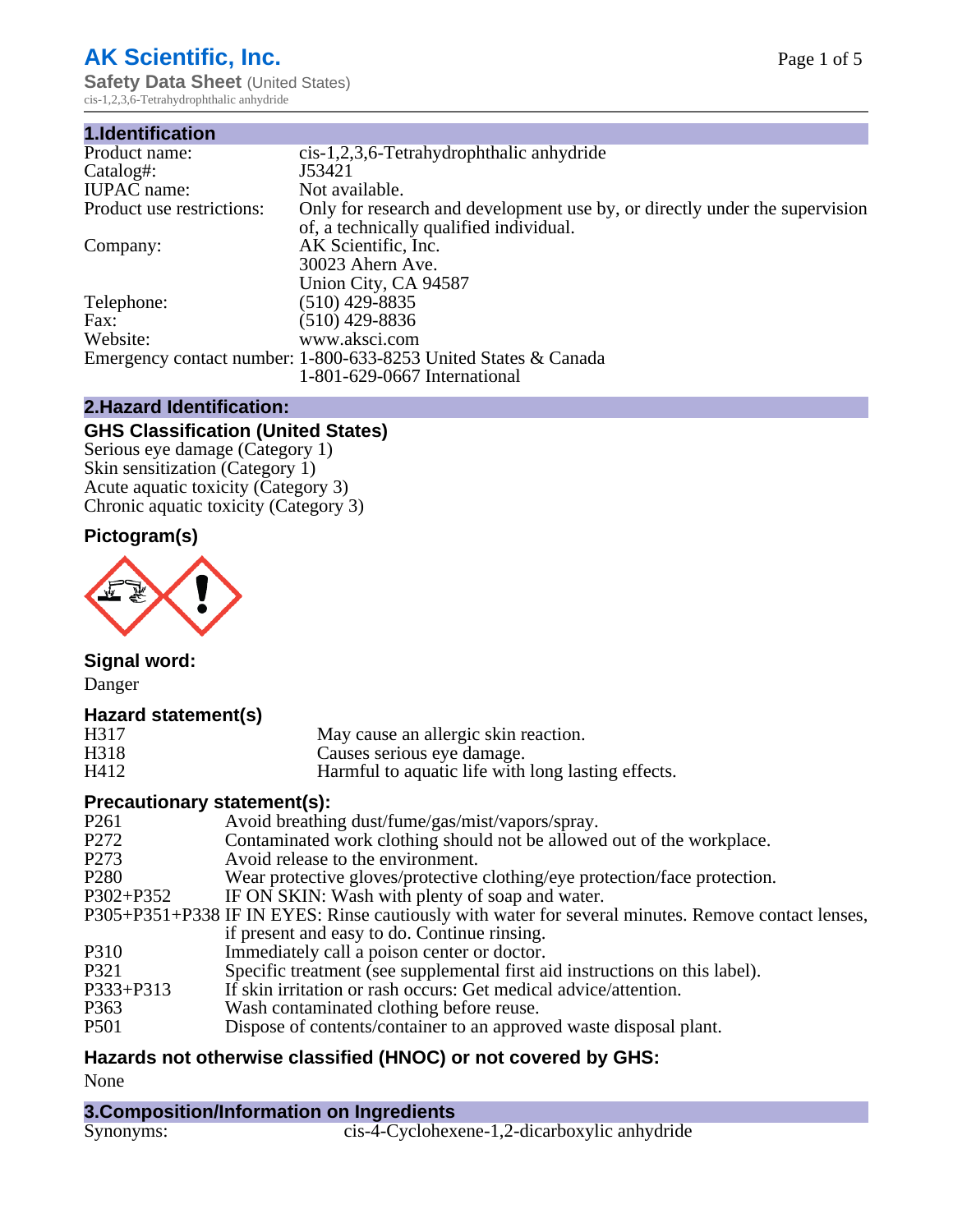| CAS#:   | 935-79-5  |
|---------|-----------|
| Purity: | 95%       |
| EC:     | 213-308-7 |

#### **4. First Aid Measures**

**General Information:** Immediately remove any clothing contaminated by the product. Move out of dangerous area. Consult a physician and show this safety data sheet.

**Inhalation:** Move person to fresh air. If not breathing, give artificial respiration. If breathing is difficult, give oxygen. Obtain medical aid.

**Skin contact:** Immediately flush skin with running water for at least 15 minutes while removing contaminated clothing and shoes. Wash clothing before reuse. Obtain medical aid immediately.

**Eye contact:** Immediately flush open eyes with running water for at least 15 minutes. Obtain medical aid immediately.

**Ingestion:** Do NOT induce vomiting without medical advice. Rinse mouth with water. Never administer anything by mouth to an unconscious person. Obtain medical aid immediately.

**Most important symptoms and effects, both acute and delayed:** No further information available. Please see sections 2 and 11.

**Indication of any immediate medical attention and special treatment needed:** No further information available.

#### **5. Fire Fighting Measures**

**Suitable extinguishing media:** Use water spray, dry chemical, carbon dioxide, or chemical foam. **Specific hazards arising from the chemical:** Carbon oxides.

**Advice for firefighters:** As in any fire, wear a NIOSH-approved or equivalent, pressure-demand, self-contained breathing apparatus and full protective gear. During a fire, irritating and highly toxic gases may be generated by thermal decomposition or combustion.

#### **6. Accidental Release Measures**

**Personal precautions, protective equipment and emergency procedures:** Wear protective equipment and keep unprotected personnel away. Ensure adequate ventilation. Remove all sources of ignition. Prevent further leak or spill if safe to do so. For personal protective equipment, please refer to section 8.

**Environmental precautions:** Do not let product enter drains, other waterways, or soil.

**Methods and materials for containment and cleaning up:** Prevent further leak or spill if safe to do so. Vacuum, sweep up, or absorb with inert material and place into a suitable disposal container. Consult local regulations for disposal. See section 13 for further disposal information.

#### **7. Handling and Storage**

**Precautions for safe handling:** Avoid contact with skin, eyes, and personal clothing. Wash hands thoroughly after handling. Avoid breathing fumes. Use only with adequate ventilation. Wear suitable protective clothing, gloves, and eye/face protection. Keep away from sources of ignition. Minimize dust generation and accumulation. Keep container tightly closed. Open and handle container with care. Do not eat, drink, or smoke while handling.

**Conditions for safe storage, including any incompatibilities:** Store in a tightly-closed container when not in use. Store in a cool, dry, well-ventilated area away from incompatible substances. Keep away from sources of ignition.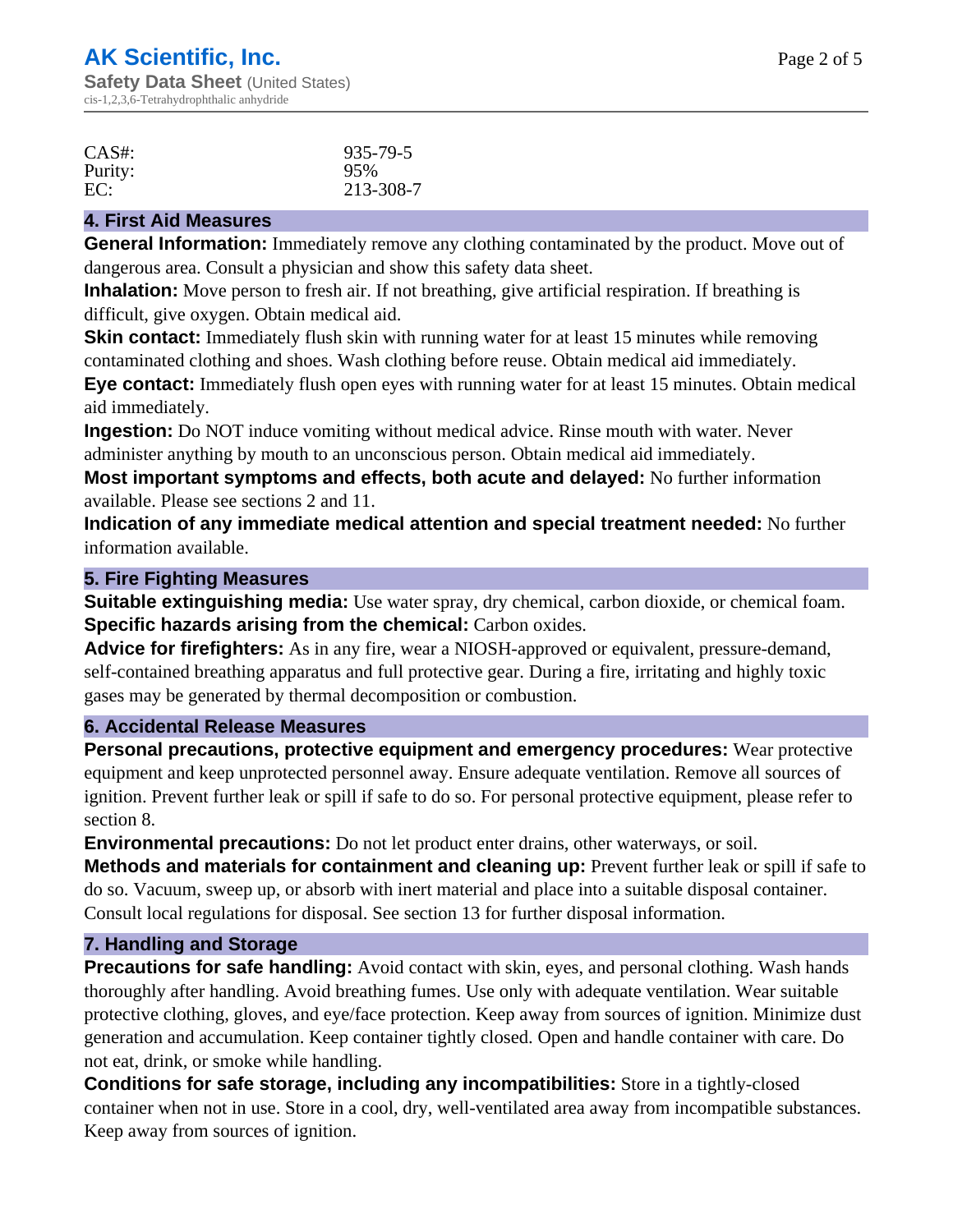**Safety Data Sheet** (United States) cis-1,2,3,6-Tetrahydrophthalic anhydride

## **8. Exposure Controls/Personal Protection**

#### **Exposure limits:**

| <b>OSHA PEL:</b>  | Not available. |
|-------------------|----------------|
| NIOSH REL:        | Not available. |
| <b>ACGIH TLV:</b> | Not available. |

**Appropriate engineering controls:** Avoid contact with skin, eyes, and clothing. Wash hands before breaks and immediately after handling the product. Facilities storing or utilizing this material should be equipped with an eyewash fountain. Use adequate general and local exhaust ventilation to keep airborne concentrations low.

#### **Personal protection**

- Eyes: Based on an evaluation of the eye or face hazards present, wear chemical splash-resistant safety glasses or goggles with side protection. A face shield may be appropriate in some workplaces. Use eyewear tested and approved under appropriate government standards such as OSHA 29 CFR 1910.133 or EU EN166.
- Hands: Wear gloves selected based on an evaluation of the possible hazards to hands and skin, the duration of use, the physical conditions of the workplace, and the chemical resistance and physical properties of the glove material.
- Skin and body: Protective clothing must be selected based on the hazards present in the workplace, the physical environment, the duration of exposure, and other factors. No fabric can provide protection against all potential hazards; therefore it is important to select the appropriate protective clothing for each specific hazard. At the minimum, wear a laboratory coat and close-toed footwear.
- Respiratory: Respirators are not a substitute for accepted engineering control measures such as enclosure or confinement of the operation, general and local ventilation, and substitution of less toxic materials. When respiratory personal protective equipment is appropriate based on an assessment of respiratory hazards in the workplace, use a NIOSH- or CEN-certified respirator.

#### **9. Physical and Chemical Properties** Physical State: White flakes Molecular Formula: C8H8O3<br>
Molecular Weight: 152.15 Molecular Weight:<br>Odor: Not available. pH:  $P$  Not available. Boiling Point Range: Not available. Freezing/Melting Point: 97-104°C<br>Flash Point: 156°C Flash Point: 156°C<br>Evaporation Rate: 156°C<br>Not available. Evaporation Rate:<br>
Flammability(solid.gas):<br>
Please see section 2. Flammability(solid,gas):<br>
Explosive limits:<br>
Not available. Explosive limits: Not available.<br>
Not available.<br>
Not available.<br>
Not available. Vapor Pressure: Vapor Density: Not available. Solubility:<br>
Relative Density:<br>
Not available.<br>
Not available. Relative Density:<br>
Refractive Index:<br>
Not available.<br>
Not available.<br>
Not available. Refractive Index: Volatility: Not available. Auto-ignition Temperature: Not available.<br>
Decomposition Temperature: Not available. Decomposition Temperature: Not available.<br>
Partition Coefficient: Not available. Partition Coefficient:

#### **10. Stability and Reactivity**

Reactivity: Not available.<br>
Chemical stability: Stable under re Possibility of hazardous reactions: Not available.

Stable under recommended temperatures and pressures.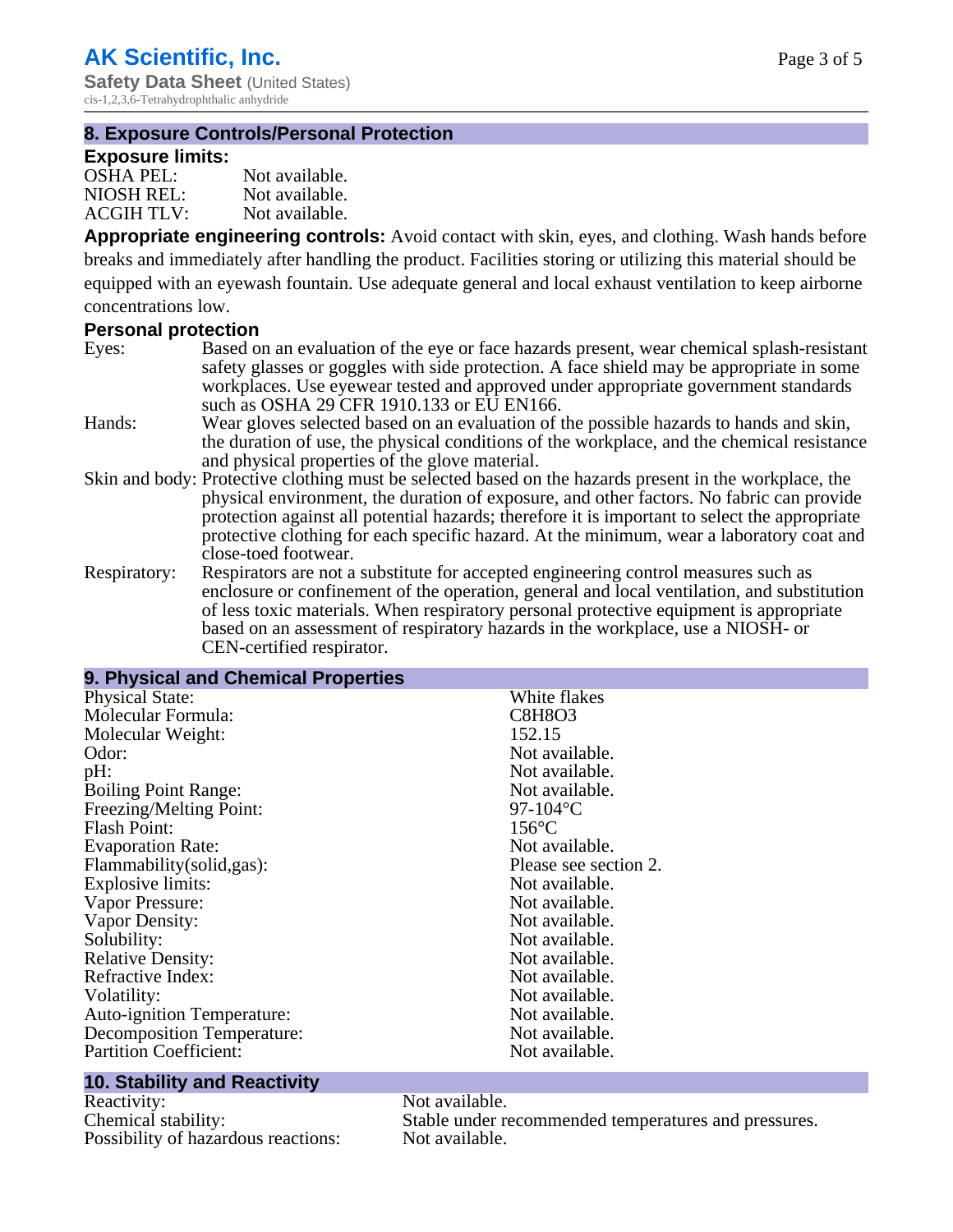Conditions to avoid:<br>
Incompatible materials:<br>
Strong oxidizing Hazardous decomposition products:

Strong oxidizing agents.<br>Carbon oxides.

# **11. Toxicological Information**

RTECS# Not available. Acute toxicity: Not available. Routes of exposure: Inhalation,eye contact,skin contact,ingestion. Symptoms related to the physical,chemical and toxicological characteristics:

Skin contact may result in inflammation characterized by itching, scaling, reddening, blistering, pain or dryness. Eye contact may result in redness, pain or severe eye damage. Inhalation may cause irritation of the lungs and respiratory system. Overexposure may result in serious illness or death.

#### **Carcinogenicity**

| Not classified.                                                                                       |
|-------------------------------------------------------------------------------------------------------|
| Not listed.                                                                                           |
| Not listed.                                                                                           |
| Acute toxic effects: Inflammation of the eye is characterized by redness, watering, and itching. Skin |
| inflammation is characterized by itching, scaling, reddening, or, occasionally,                       |
| blistering.                                                                                           |
|                                                                                                       |

| <b>12. Ecological Information</b> |                |
|-----------------------------------|----------------|
| Ecotoxicity:                      | Not available. |
| Persistence and degradability:    | Not available. |
| Bioaccumulative potential:        | Not available. |
| Mobility in soil:                 | Not available. |
| Other adverse effects:            | Not available. |

#### **13. Disposal Considerations**

Disposal of waste: Chemical waste generators must determine whether a discarded chemical is classified as hazardous waste. US EPA guidelines for the classification determination are listed in 40 CFR 261.3. Additionally, waste generators must consult state and local hazardous waste regulations to ensure complete and accurate classification. Observe all federal, state and local regulations when disposing of the substance.

Disposal of packaging: Do not reuse containers. Dispose of as unused product.

#### **14. Transportation Information**

| <b>DOT (United States)</b> |                |
|----------------------------|----------------|
| UN number:                 | Not hazmat     |
| Proper shipping name:      | Not available. |
| Transport hazard class:    | Not available. |
| Packing group:             | Not available. |
| <b>IATA</b>                |                |
| <b>UN Number:</b>          | Not DG         |
| Proper shipping name:      | Not available. |
| Transport hazard class:    | Not available. |
| Packing group:             | Not available. |

#### **15. Regulatory Information**

#### **TSCA (United States)**

This product is on the EPA Toxic Substance Control Act (TSCA) inventory. The product is supplied